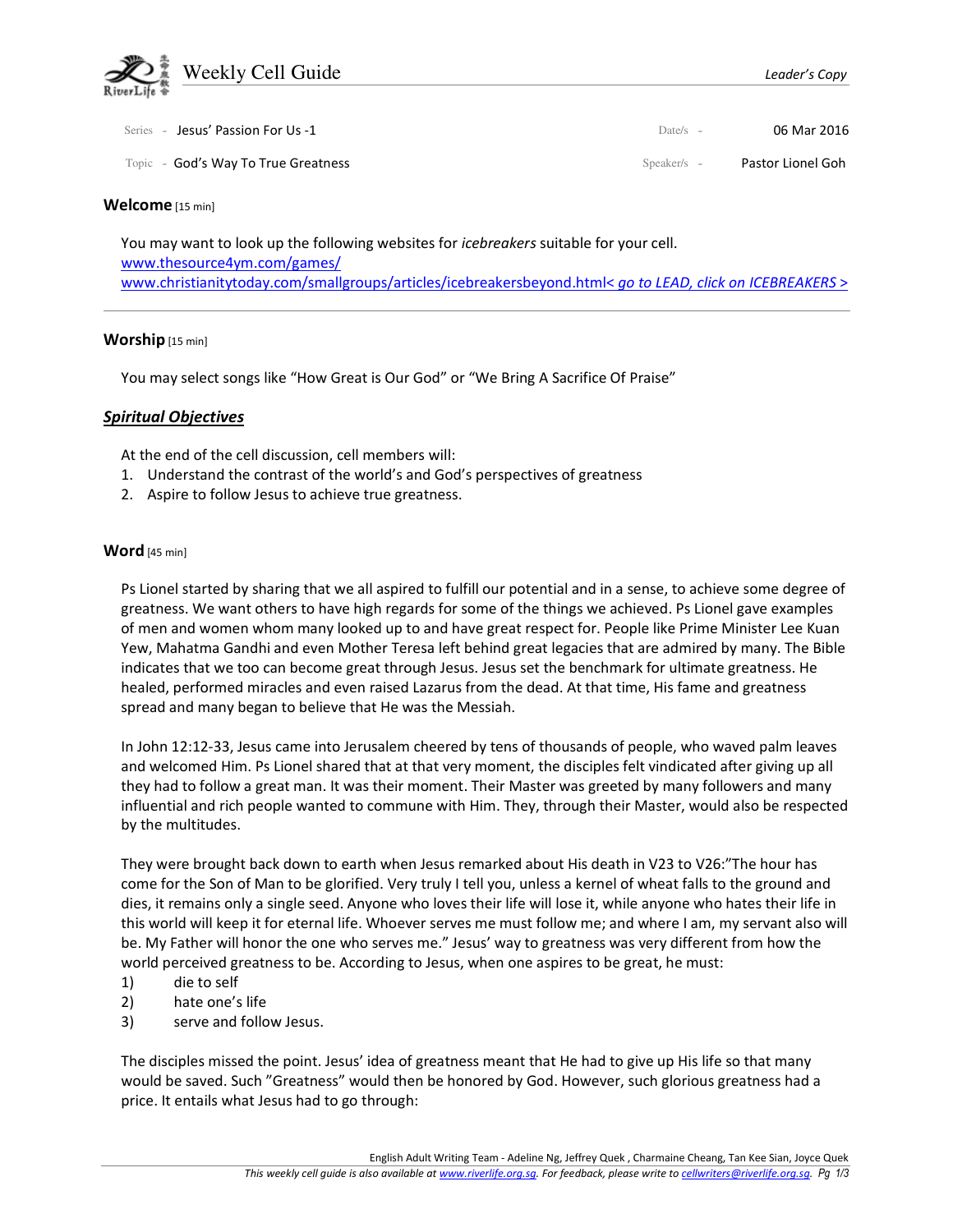

- 1) Physical pain and death
- 2) Emotional shame and rejection
- 3) Spiritual separation from the Father

Ps Lionel concluded that if we aspire to be great in the sight of God, it means walking the same path that Jesus walked. It entails that we deny ourselves, take up the cross and following Him daily. Jesus was willing to endure the cross:

- 1) He was passionate in glorifying God His Father (V28, John 3:16)
- 2) He was passionate in saving the people from their sins (V27, 1 John 4:9-11).

In the end, God exalted Jesus and His own name above all (V28, Phil 2:6-11). The cross is a symbol of dying to ourselves. The Greatness of Christ will last through eternity. Ps Lionel asked the congregation this question: Do we want to be great for here and now or do we want to be great eternally? When one takes the path of true greatness, it takes sacrifice but the reward is eternal life in Christ Jesus. Ps Lionel shared about the life of Jim and Elizabeth Elliot and how the death of Jim Elliot caused the conversion of almost an entire tribe of savages in Ecuador. Jim Elliot died so that many found eternal life in Christ Jesus. This is true greatness. Jesus' life had shown us a greatness that God, and not men, truly honored. What is your choice?

# Discussion Questions

1. Share with the group which part of the sermon strike strikes you most and why? [10 min]

Leader's Notes: This is a warm up question. Recap, share openly and help members to settle into the discussion.

- 2. a. What is GREATNESS? Why do you think many want to be GREAT? [10 min]
	- b. Read John 12:12-33. What does the GREATNESS that Jesus talks about entails? What might be the contrast with the worldly GREATNESS that many in this world pursue? [10 min]

Leader's Notes: a. GREATNESS has multiple facets and this relate question allows members to share their understanding of this word. Many want to be great because it brings them good repute, thus opening doors that can bring him to a higher level of greatness. Some want to achieve greatness because they want recognition while others look for the benefits attached to it. Benefits can include financial gain to break out of poverty cycle, to carry on a family's business success, to fulfill a loved one's aspiration etc. Some wants to be liked and respected. Some achieve greatness through their insecurity as they are never satisfied with their achievement. Such people will continue to push on insatiably, and not realize that they could have "arrived".

b. The greatness of Jesus requires huge sacrifices of not only time and sometimes financial resources but can also ultimately be giving up one's life as in the story of Jim Elliot or even Jesus Himself. Both thought of God and others. Both sacrificed time and effort. Both can be hated for their causes. Ultimately, it also costs their lives. Contrast of the two types of GREATNESS are as follows:

| <b>GREATNESS of Jesus</b>                | <b>GREATNESS of the World</b>         |
|------------------------------------------|---------------------------------------|
| Deny any reputation for oneself          | Bring glory unto oneself              |
| To satisfy the needs of others           | Cater to own needs                    |
| Understand the spiritual needs of others | Limited or no concept of spirituality |
| Willingness to sacrifice for others      | Sacrifice to achieve one's goal       |
| In the process, benefit others           | In the process, might harm others     |

English Adult Writing Team - Adeline Ng, Jeffrey Quek, Charmaine Cheang, Tan Kee Sian, Joyce Quek This weekly cell guide is also available at www.riverlife.org.sg. For feedback, please write to cellwriters@riverlife.org.sg. Pg 2/3